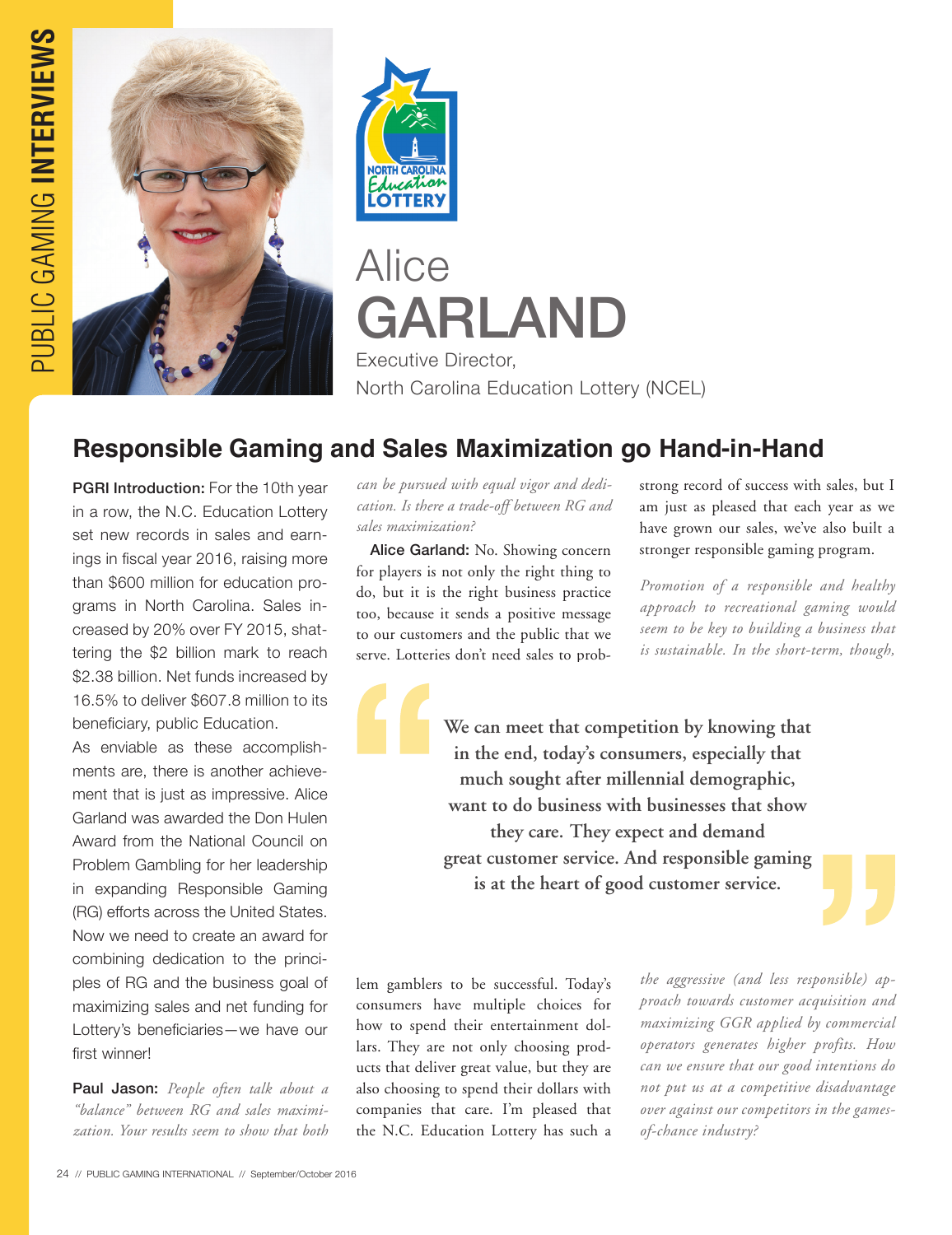A. Garland: Sustainable is the key word here. Lotteries and their public service mission are here for the long term. Our games need to appeal to a broad and diverse audience. Our success depends on a lot of people playing a little rather than a few people playing a lot. The history of the lottery industry in the U.S. shows us that. Yes. There's lot of competition today and more is coming. We can meet the competition by moving more quickly to embrace the technologies that provide a better lottery experience. We can expand our base of players with innovative games—some for everybody and some for important niches. Building your base of customers is actually one of the most important pieces of growing a lottery responsibly. We can meet that competition by knowing that in the end, today's consumers, especially that much sought after millennial demographic, want to do business with businesses that show they care. They expect and demand great customer service. And responsible gaming is at the heart of good customer service.

*I realize that the purpose of RG is to protect the consumer—that its purpose isn't to burnish our image and be leveraged as a PR tool. But still, why couldn't and shouldn't it be leveraged into our brand-messaging as a value that Government-Lottery delivers much more effectively, and with much more genuine dedication and commitment, than other sectors in the games-of-chance industry like casino and Daily Fantasy Sports operators; and to explicitly differentiate Lottery from those other sectors as regards to RG performance?*

A. Garland: I agree. Our brand is responsible play. That's one of the main things that makes state lotteries unique and different from other gaming enterprises. We're accountable. We're transparent with our customers and the public about how we operate and where the money goes. Our engagement with our customers is different. And our profits go to good causes. When people think of lotteries, they should see fun, fair and responsible play. That's our brand.

*Government-lottery applies a social consciousness to its mission in ways that other purveyors of games-of-chance do not. What can we as an industry do to gain recognition and appreciation for that fact from stakeholders like the media, the legislators who shape regulatory policy, and the general public?*

A. Garland: Making responsible play part of our brand helps everyone see how lottery is different. Isn't that what a successful brand does? We all just need to do a better job across all our platforms and channels ensuring that our responsible play message gets seen and heard. We need to turn up the volume. And it can't just be part of a holiday campaign or a flag we fly each March during National Problem Gambling Awareness Month. We need to make it part of a conversation that goes on every day, all year. Check out NASPL's new home page. Responsible gambling has a prominent, can't-miss-it spot on the page. Here in North Carolina, all of our civic presentations include a section on responsible play. If the public sees that we acknowledge the part we play in problem gambling and that we take steps to mitigate any harm that comes from lottery games, we will eventually get the recognition we deserve.

*All lotteries endeavor to employ RG measures to protect the consumer and players. What are some action-items that might be missing in the RG programs as they exist for lotteries that have not secured the Level 3 RG accreditation from the WLA?*

## LOTTERY CHIEF EARNS NATIONAL HONOR FOR RESPONSIBLE GAMING ADVOCACY —Alice Garland Accepts Award from the National Council on Problem Gambling

The Don Hulen Award for Advocacy was conferred by the National Council on Problem Gambling. Executive director of the North Carolina Education Lottery Alice Garland is the first lottery or gaming industry professional to earn the honor, which was presented to her at the 30th National Conference on Problem Gambling in Tarrytown, NY. The conference provides information on prevention, treatment and responsible gaming.

Director Garland pioneered a program to share responsible gaming training resources developed in North Carolina with other U.S. lotteries. The program was embraced and advanced by NASPL, the U.S. lottery industry's professional association. "Alice's leadership in responsible gaming resonates across the country," said Keith Whyte, executive director of the National Council on Problem Gambling. "She has helped set the standard for the lottery industry."

Her vision led to a broader discussion about the active role lotteries must play in responsible gaming and new partnerships with advocacy groups. From those collaborations, NASPL launched a program to implement best practices in all member jurisdictions and added responsible gaming components to its national seminars. "We can balance our mission to raise money for good causes with our responsibility to look after the interests of players," Director Garland said. "Everyone who works at a lottery whether they work in sales, security, advertising or any other department—has an important role to play in sustaining that effort."

While the lottery has always encouraged responsible play, developing a robust responsible gaming program became a top priority when Director Garland rose to the lottery's top leadership post in 2010. Under her direction, the lottery has obtained Level 3 certification under the World Lottery Association's Responsible Gaming Framework, dedicated a new position to support the program, and has required all employees and retailers to undergo training.

The N.C. Education Lottery began in 2006 and now raises more than half a million dollars a year for education. For more information, visit nclottery. com and click on the "For Education" tab. ■